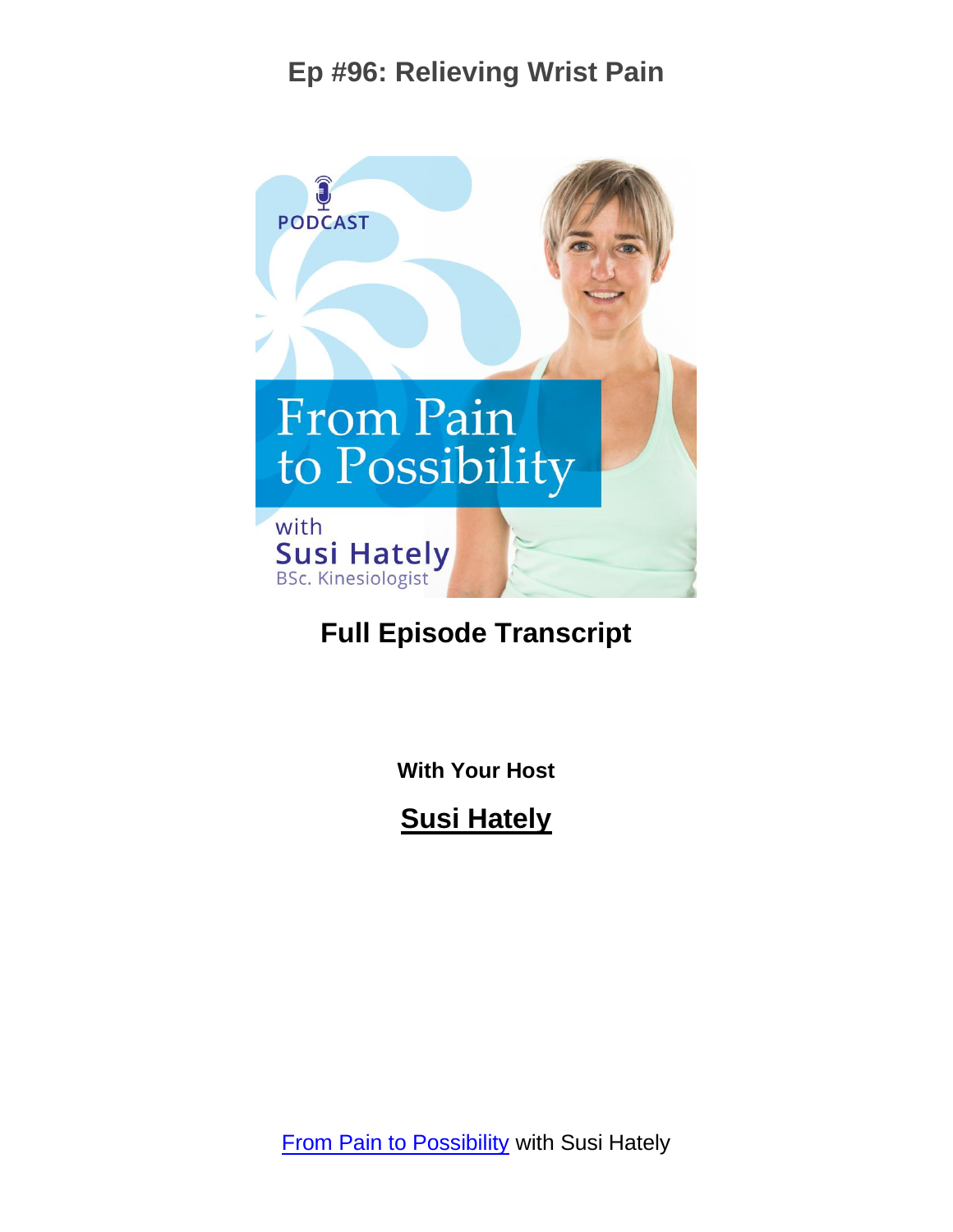**Male Announcer:** You're listening to *From Pain to Possibility* with Susi Hately. You will hear Susi's best ideas on how to reduce or even eradicate your pain and learn how to listen to your body when it whispers so you don't have to hear it scream. And now here's your host, Susi Hately.

Welcome back. I'm so glad that you're here because we're talking about wrist pain, and wrist pain in yoga today and how we can relieve it. Now, while I'm utilizing yoga as the framework, the concepts I'll be teaching will also apply if you've got carpal tunnel syndrome that's arising out of scenarios like being in front of a computer, or wrist pain that comes from cycling, or from weightlifting. The principles I'll be sharing today will apply for you as well.

Now, I've divided the episode into a few sections. The first we'll get into some of the anatomy and mechanics briefly about the wrists and the connection of the wrists up through to the neck and the shoulder girdle. Then I'll get into ways that I work with people to relieve it and go through some of those principles that you can apply for yourself. And then I'm going to wrap it up talking about downward dog, plank and Chaturanga Dandasana.

Now, I did do an episode recently on plank, so we'll have that in the show notes that you can take a look at. We'll also post some links to YouTube videos on the wrists where you can go and view more. Keep in mind that with all of this, I can't see you, I have no idea what has created your wrist issues.

All of this is based off of principle. And while I will introduce some movements, just recognize that I'm not suggesting that they are what you need to do to relieve your wrist issues, more so that they're things for you to explore.

Now, if you find that what you're hearing is like, yeah, this makes so much sense. And you want yoga therapy professional training, we've got a therapeutic yoga intensive and certification program coming up that you might love. And if you're thinking what Susi is saying makes so much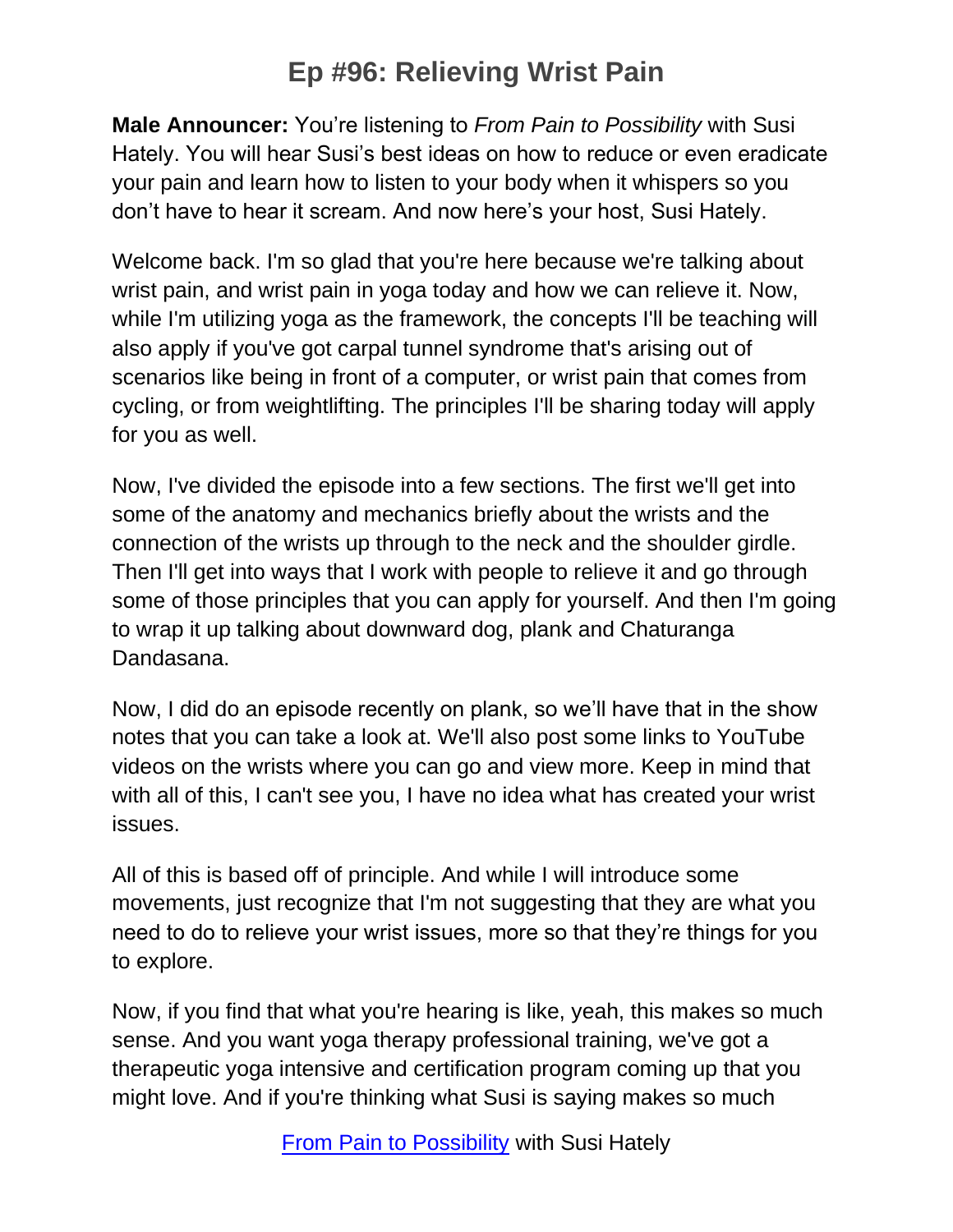sense, then send an email to Kia and she will have a 30 minute conversation with you so you can see if this is a fit for you, if you are a fit for us. And then we can take those steps forward if there's a resonance.

So with that then, let's work with our wrists. Now the wrists are a really fascinating area of our body because I like to say they're the ones that express a lot of the pain that's not theirs. So yes, there is carpal tunnel syndrome and the pain that is there is real. But for a lot of scenarios, particularly in yoga, and if we were to talk about it from a desk jockey perspective in front of a computer, those wrists are taking a load that they don't need to take.

When I have looked at people's ribcage, thoracic spines, shoulder blades, cervical spines, that whole area of the neck to the ribcage to the blades to the arm, there's so much that is often limited that when we can clean that up and clear that up and really help those mechanical patterns, so much change can occur down the chain through to the wrist.

Now, typically in yoga that's not how it's addressed. Oftentimes it's someone's in a practice and they just want to keep doing the positions like downward dog, plank, Chaturanga Dandasana, they're suggested to go into a fist with their hands. Or to place props underneath their hands so that they can lessen the amount of extension through the wrist. And that can be helpful. They might even stretch out their wrists into flexion and extension, and that can be helpful.

But for a good deal of people, it's not helpful at all, and they're not interested in fisting their hands, or utilizing props, or continuing to stretch with their forearms, particularly because the results are not lasting. So that's the point of this episode, is to provide a little bit more to the conversation about the relationship between that spine, shoulder girdle, neck, arm to the wrist.

So to begin with let's take a look, just a little bit, we're not going to go into like full detail of the connection. But we're just going to look at some of the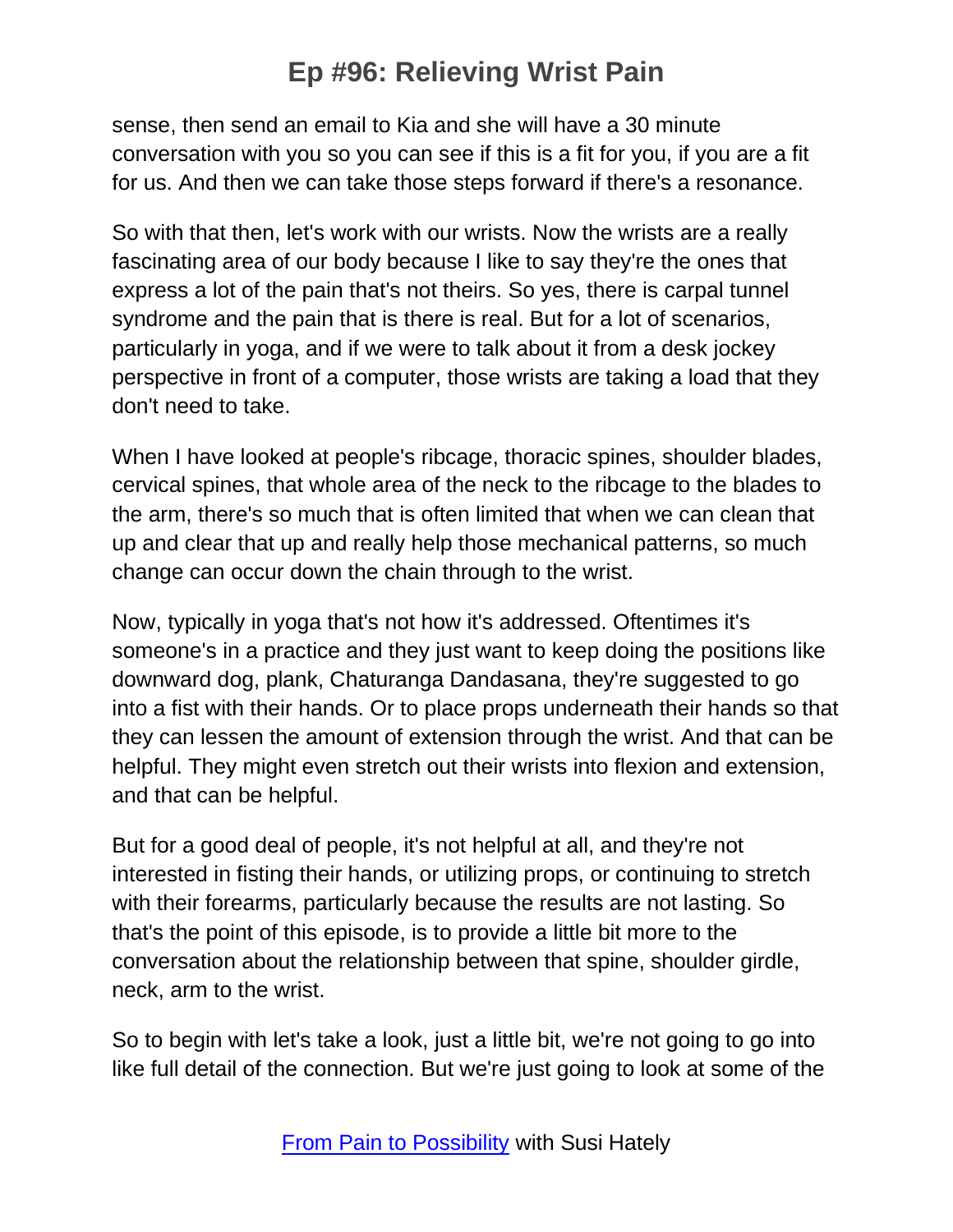connections between the wrist and then further up the chain to the shoulder girdle, and the neck, and the shoulder blade.

What becomes really interesting is how the spine, the shoulder blade, and the arm are connected, and how the neck, and the wrist, and that T spine have such a strong relationship. And when we improve those areas, so much can shift for the wrist.

So specifically, when we take a look at the shoulder girdle, it attaches to the top of the sternum at the sternoclavicular joint, and that's the only bony attachment along the center line of the body. The muscles up in this area are the primary stabilizers between the arm the blade, the ribcage the blade, the spine the blade.

So it becomes really important, and dare I say the word profound, to work in those areas to free those areas up, to help bring more suppleness to that tissue surrounding the shoulder girdle for a lot more freedom to occur in the wrist. Because if you look at it, the wrist and the shoulder blade are at either ends of the upper limb.

The movement of one impacts the other and because of the size and the number of muscles surrounding that shoulder blade and its proximity to the nerves exiting the spine and the central lymphatic flow, if the shoulder blade is not stable or not moving well, the wrist will often bear the brunt. So we want to spend time there.

When you look at the neck, many neck muscles attach onto the ribs, onto the thoracic vertebrae, and onto the shoulder blades. For example, the fibers of the longus colli attach to T-3. The fibers of the scalenes attach to the first and second rib. The sternocleidomastoid attaches to the manubrium of the sternum. The splenius muscles attach to the upper three thoracic vertebrae. The trapezius attaches to the scapula, and also further up the neck, and the levator scapulae attaches to the scapula as well.

So if the scapula shoulder blade is stuck, or really if anywhere on the shoulder girdle is stuck, that stuckness is going to impact the attachment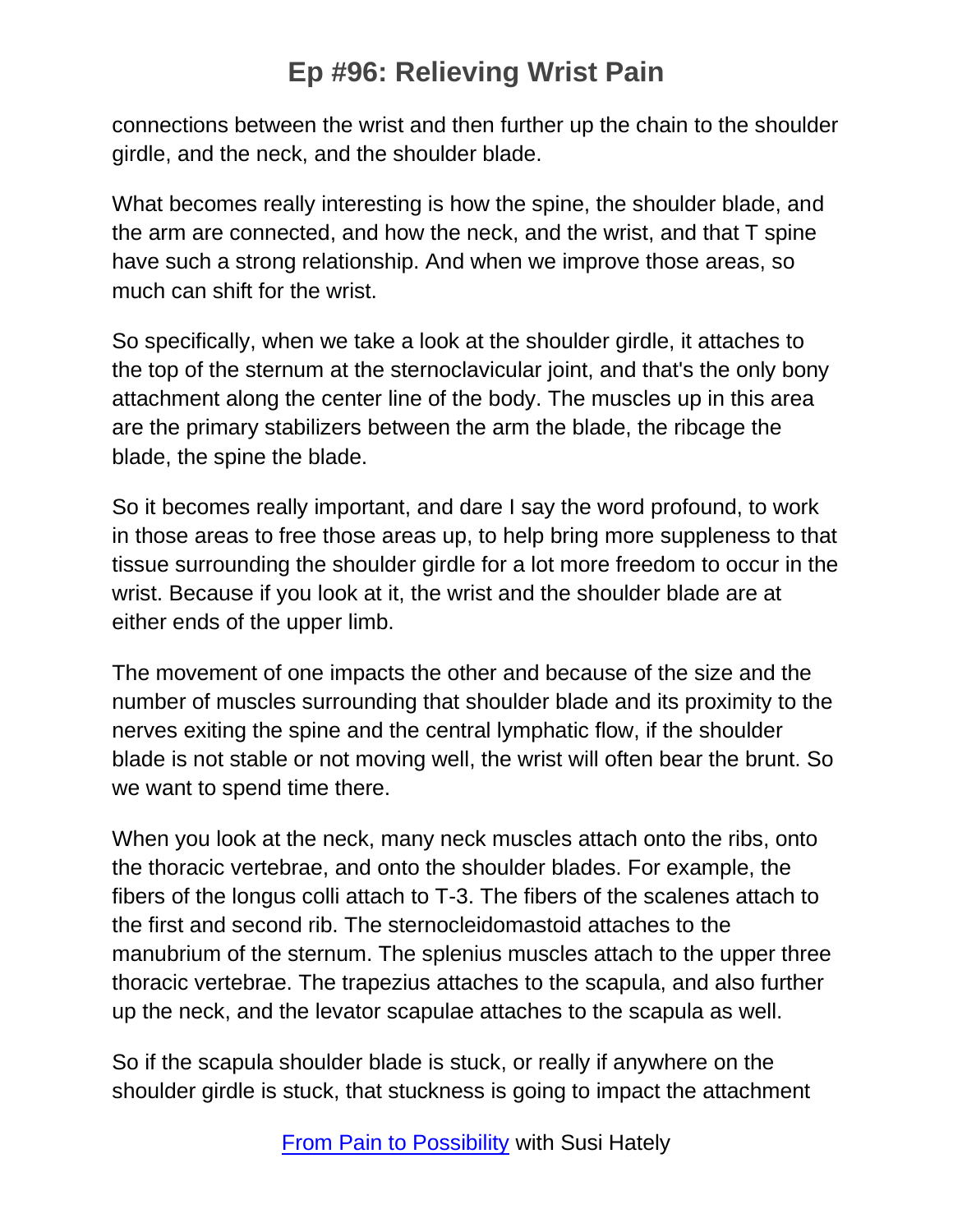points of these muscles on both sides. Which will then impact the movement between the blade, the neck, the thoracic spine, the arm, and in turn what goes on down through to the wrist.

So then the key here is that if we want to improve that wrist functioning, we're really going to have to pay attention to what's in that central area. I like to call the muscles that surround the shoulder blades the primary stabilizing structure.

Because when it comes to the work we do in yoga with dog pose, with Chaturanga Dandasana, and plank, those muscular structures provides such an important structure of support, absorbing so much of the load so we can be light through the wrists. And if that's not happening, as I've said a couple of times now, those wrists will bear the load.

And if I could relate this back to working in front of the computer, it's not dissimilar there as well. That's a different position and we are oriented to gravity, we're not bearing load the way we would with dog, or plank, or Chaturanga Dandasana.

However, what I find many times with people with carpal tunnel syndrome or other wrist issues is that there tends to be so much congestion, tightness, rigidness, limitation up in that T spine, cervical spine, and around the blades. So it's not dissimilar, we're having to do many of a similar things up in that area to free it up.

So then when we're looking at freeing things up, I like to begin with the principles of movement that I talk about in my book, Anatomy and Asana. And the first place is just this notion of relaxation. Now, when I'm working with my clients I don't start with breath work.

Sometimes what I find is just in our initial conversation I can see the person down regulate in front of me, right? I can see them starting to relax as they're telling me their story, as they're letting me know what's going on through their body and through their system, what's worked, what hasn't worked.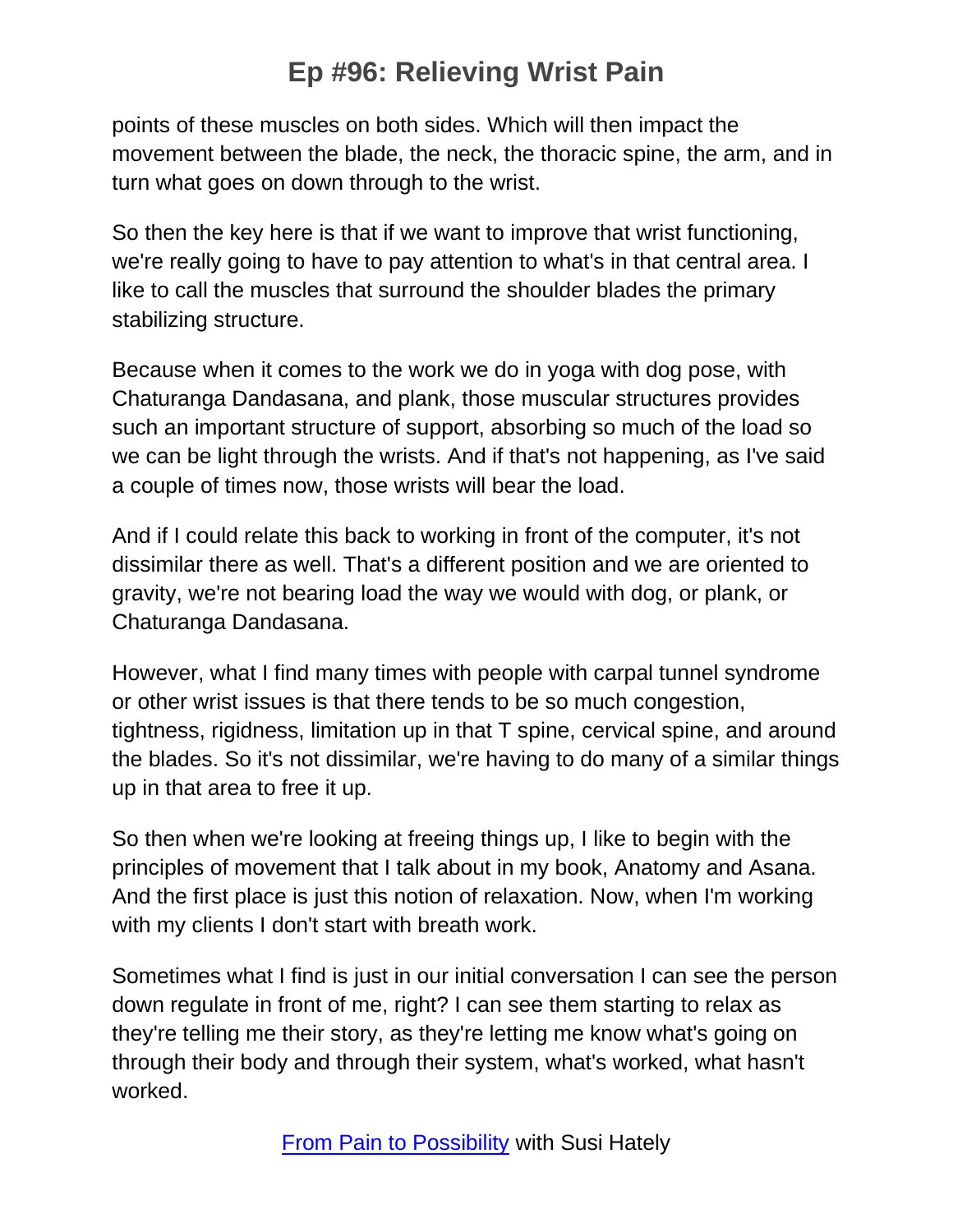It's the presence that I have with them that almost or perhaps does entrain them, and then they start to quiet down and become more aware of their body. So in those cases, because they've already settled in, I don't need to do a bunch more of work to grow that sense of awareness, that sense of calm because it's already present. And we can start to get into movement.

Now, in other cases when that's not the scenario, then I might bring in the breath or other techniques to nurture or nourish relaxation to help grow awareness. Because as I mentioned before, it's what we're not aware of that is often where the issue lies. So many people come to see me where they have worked with the symptoms, worked with the sensations, they get some kind of relief, but not a lot. They might get occasional relief, but not a lot and they're frustrated.

And part of the reason they're not getting the gains they want is because they're dealing with the symptoms. And what is really the problem is under that level of awareness. So when we can start to just begin in an awareness practice with somebody, to tune them into how their body is moving, to tune them into the relationships of their parts, it really becomes quite significant and powerful in the process of recovery.

So often when people go to many healthcare professionals, they're looking for the external fix, which I mean, makes sense, right? However, if we don't take our attention inward and draw inward and take that information gained that was applied to us externally, and we don't gain that awareness, we're not going to make significant changes within our system.

So that's why I like to begin with awareness. And again, it could simply be that that happens through a conversation at the beginning. Or we start with some awareness based work, which could be a breathing thing, it could be a movement thing. Anything really that is going to support that client.

Then we start to look at how the arm bone is moving in the shoulder socket. And the reason why I look at that first and not say the shoulder blades, is because we can see the arm bone really, really well. It's the largest joint, or it's a largest joint between the hips and the shoulders.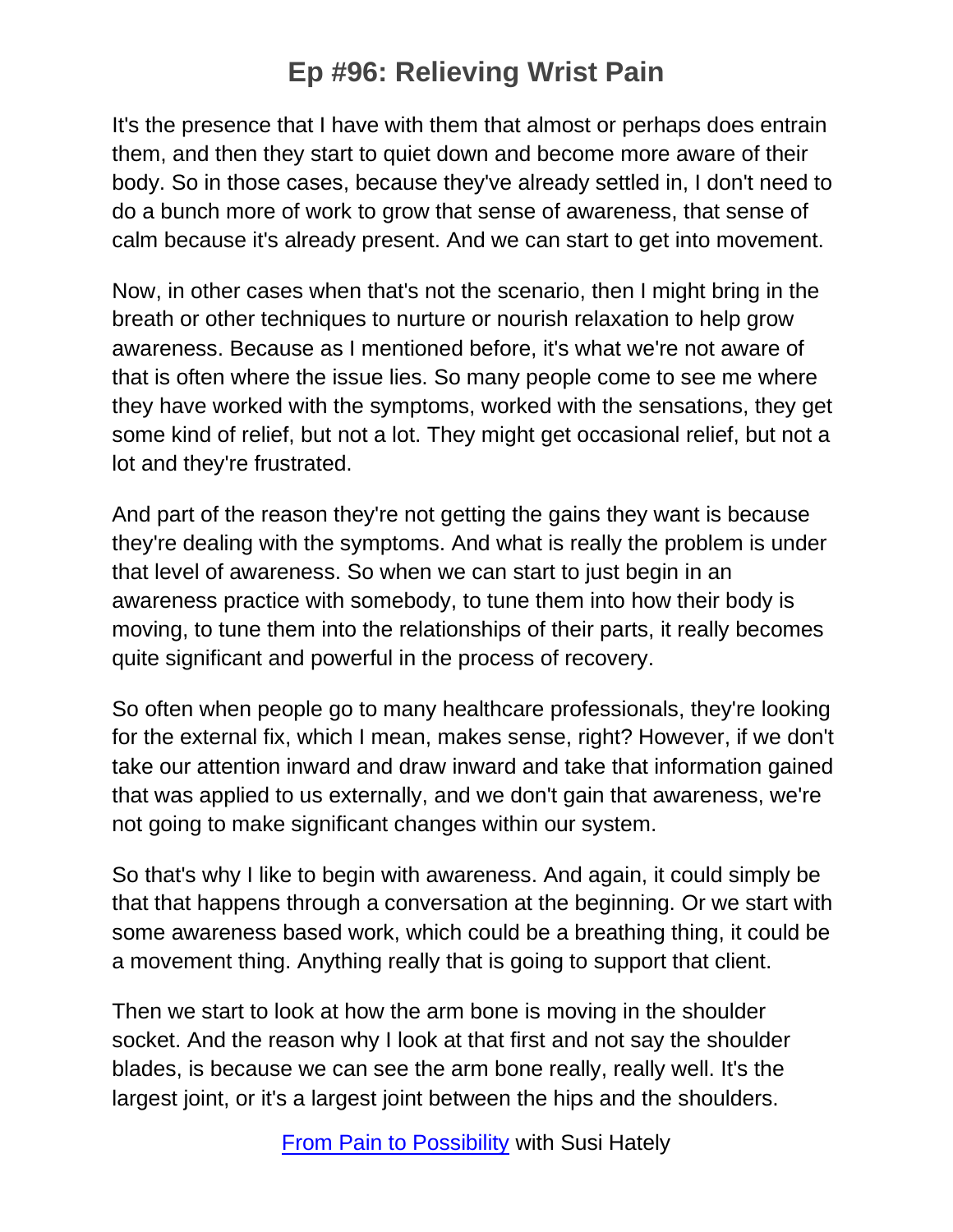A lot of times when we can clear up some of the movement issues in that shoulder joint, that glenohumeral joint, lots of awareness and lots of freedom can be had. So it can really open the gates to being, "Oh yeah, see what's possible? Do you see how the evidence here is showing that as you improve this, then other changes happen?"

The other piece to this is because so much congestion and limitation can happen around that glenohumeral joint, we will start to see other compensatory patterns in and around the ribcage, or the pelvis, or breath holding, or with the shoulder blades that can tune us into some of the contributing factors to why the situation with the wrist is showing itself.

So it could simply be lying on your back, holding onto a strap about shoulder width apart and taking the arms over the head. And doing that in a way where you're only going as far as there's no clicking or clunking. And this is really important because the clicking and clunking is letting you know that there's something that's not quite moving as well as it could.

And we could, if you just move in the range that doesn't have a clicking and clunking, you can free up a lot of that tissue and just a few more repetitions later, you'll go through that range without the clicking and clunking. I find that people can be really kind of quick to normalize clicking and clunking.

And not that it's necessarily bad, but because they're normalizing it, they don't think to become curious about it. Whereas if you can just go in that range, yes, I know it's smaller. But if you can go in that range that is click free or clunk free, it becomes really interesting to see what else is contributing.

People have discovered that they're jaw grinders, or teeth grinders, or they hold their jaw really tight, or their neck is holding way more tension than they ever imagined when they do something really quite simple. And then that opens the door to like, oh, maybe this is contributing to why my wrist is what it is.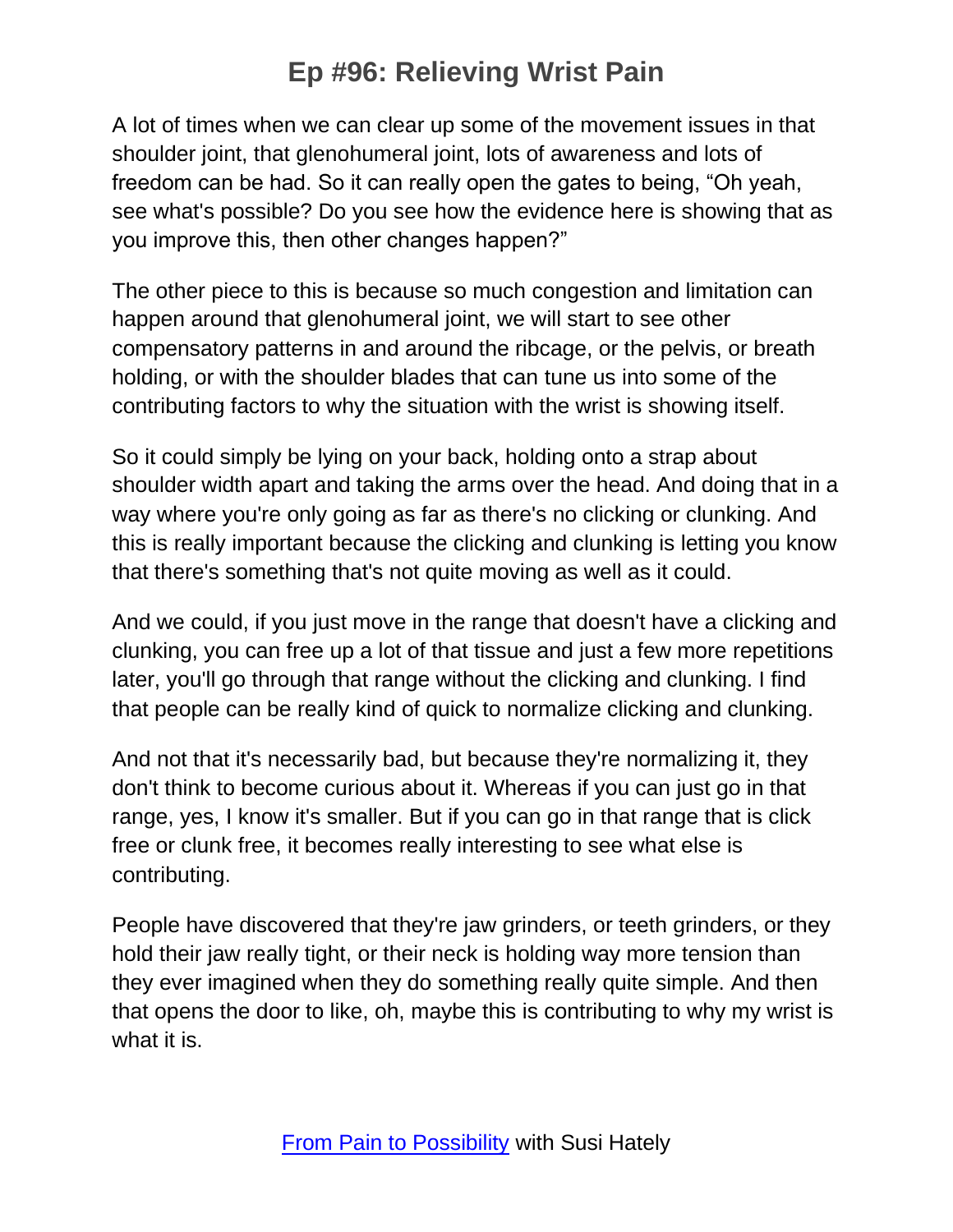So when we are actually moving in a range that really does serve us, it's amazing the information that you start to learn about how your body is functioning. This kind of blends in with one of my key principles of moving your joints in an optimal range of motion. And so you're really finding that range that works on the day, a range that's not a compensatory strategy.

And while you're doing, you're able to keep in mind and be aware of what's going on elsewhere in the body. So you're tuning into the optimal range really everywhere as you're working with a movement as simple as moving the arms overhead.

You're doing that with easy breath, you're staying tuned to if you're bracing or if you're gripping, really if there's any extra rigidity that's not needed or has been added to the mix. If you can keep all of that settled out, you'll start to really recognize and see some of this relationship to what's going on through to the rest.

The other is lying over something like a pool noodle, or I've got a prop called the spinal strip. Like a firm-ish prop, you could even use a rolled up towel or a rolled up blanket. So it's not quite firm but it provides a little bit of contrast, if I could use that word.

And you place it vertically along your spine, putting the bottom and the vibe at the base of your breastbone but on your back. So as a woman if you wear a bra, it goes right to where that bra strap is. Or if you've ever worn a polar heart rate monitor, that's that same place.

So if you point to the bottom of your breastbone and then put your finger on the backside of that, that's where it is. So in your thoracic spine, it's about thoracic vertebrae seven or eight, that's where you placed the bottom edge and then you place the top edge at your head.

Now, I recommend using something thin-ish like a pool noodle or like the spinal strip I referred to. Or a rolled up towel, you could even use a rolled up mat, but I wouldn't go so far as like a pranayama pillow, or a typical thick bolster, or even like a roller that's often used with massage. Those rollers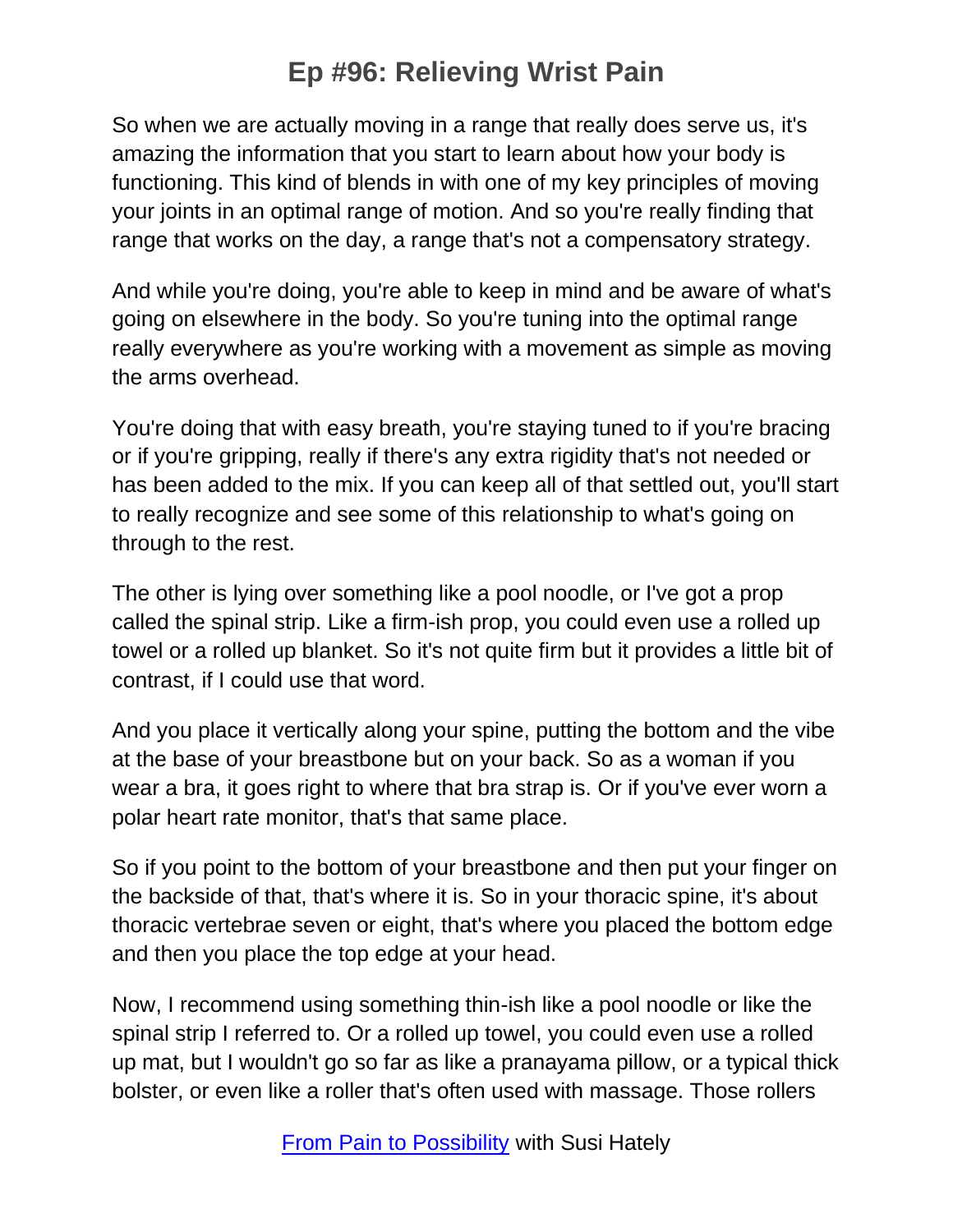are a bit too big, they've got very little give, and they can be a little bit brutal, so I wouldn't recommend using those. And then the bolsters are often just too wide and or too cushy plus wide.

So doing something like with a pool noodle, or a rolled up towel, or a rolled up mat, or the spinal strip, and placing that at the T-7, T-8 marker and then lying back on it provides a bit of contrast. Meaning you're up a bit off of the floor, you're in a little bit of a back bend, and your arms are needing to extend a little bit toward the floor.

And what that can do is start to connect with the tissue that attaches from the ribs on the front side, so the pec minor, pec major towards the arm bone. What's really neat is that there's an area of your body, and I think I'll do an episode on this in the coming weeks, called the coracoid process. It's the part of the shoulder blade that sticks forward, and three muscles attach to it, the coracoid brachialis and the biceps go from it to the arm, and then there's the pec minor.

And these have impact on the shoulder blade. And that area can get really, really congested and stuck. And in part when that can be freed up and then connected to better movement of the blade overall, better movement of the T spine and the C spine, the cervical and the thoracic spine, and all the way down through the arm, like it can free so much up through the wrist because there is just a greater ability to transfer and dissipate load.

So if you can lie on that, and it doesn't have to be big. And the one thing to watch for is if as you lie on whatever it is, pool noodle or a rolled up towel, if you find you start to get a little bit of lower back issue, just make the rolled up towel a little bit less, make your rolled up mat a little bit less. If you're on the pool noodle, maybe stick a little blanket underneath your bum, or get a little bit lower to the floor with just a rolled up towel. And that can just start the process.

Sometimes it's surprising when you look at a pool noodle, you want to use a smooth one too, not one of those ribbed ones, that might be kind of weird feeling. But the pool noodle can sometimes come across as being very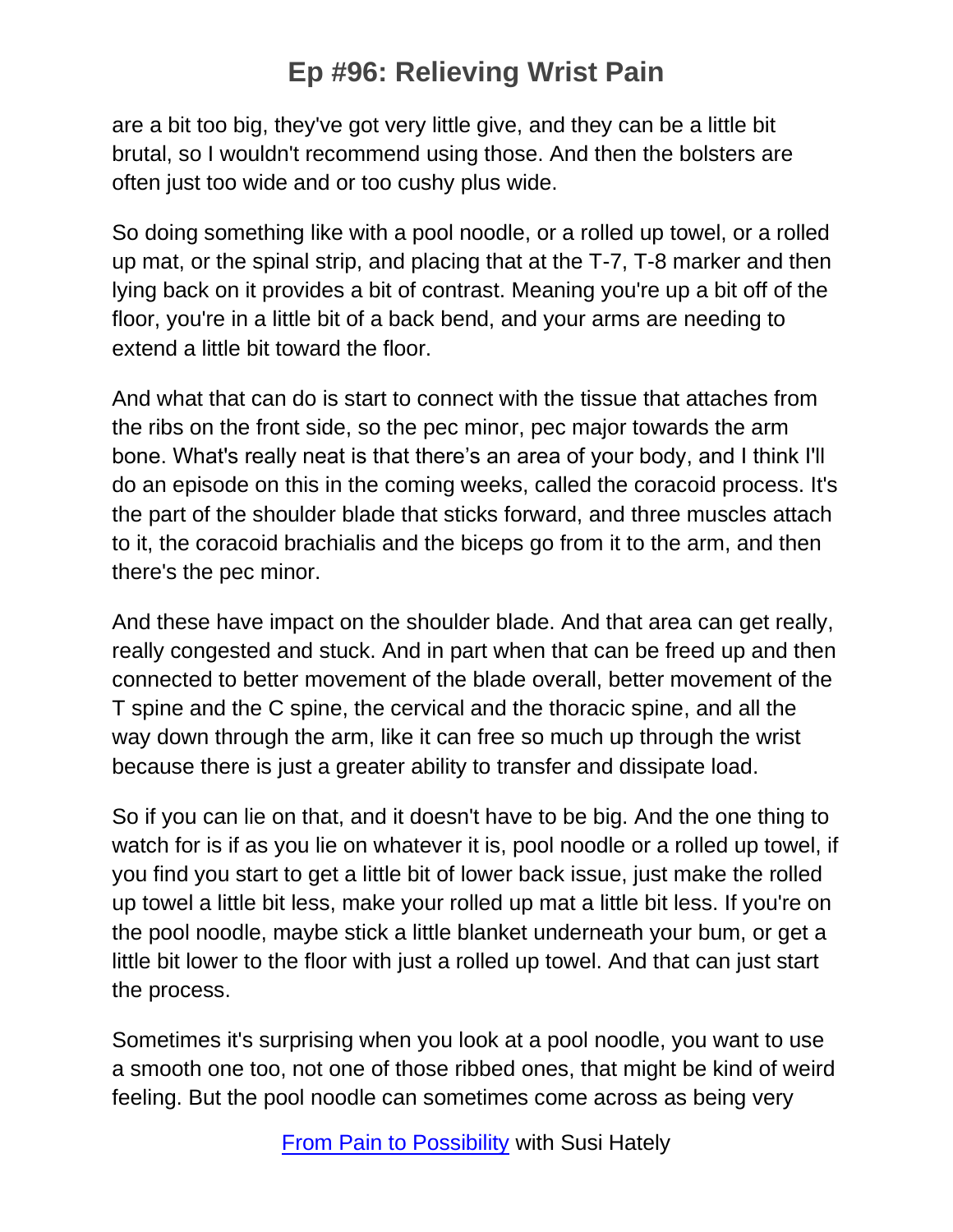innocuous, but where it's placed tends to be an area where a lot of people hold tension. So it's surprising for some people to kind of go whoa, there's a lot of stuff in here, I had no idea.

And it's a great example of showing yourself where there's some limitation, which can contribute to the overall function of your shoulder girdle, which can then have an impact on your wrist. It's really, really interesting. So from there, I've given you that idea of the arms coming overhead, as well as lying on the spinal strip, or the pool noodle, or the rolled up towel.

The other thing you can play with as well are your shoulder blades and the movement. Because the shoulder blades have six ranges. They can go into retraction, so towards the spine, away from retraction, so that's protraction. So towards the spine, away from the spine, that's retraction, protraction, elevation is up to the ear, depression is down towards your hips, and then upward and downward rotation.

And when those are stuck, that can have a big impact on the way the arm bone moves. Think about if you're going to reach your arm forward and hold on to the steering wheel in some cases, or even a bit further like reaching out for a cup or a mug, you need to be able to protract that blade and then as you bring the arm back. then there's probably a bit of retraction.

Think about when you're bringing your arm up to grab something from a shelf above, we want to have upward rotation. If we are taking our arm behind ourselves and going into a parallel parking, then that blade is going to want to do a little bit of retraction as the arm moves into some extension. So if there's a limitation in those ranges, it can really impact are activities of daily living, which then will require us to compensate.

Which is a great thing, it's great our bodies can compensate. But when we compensate and compensate, and compensate, compensating is borrowing from another area to make the desired movement happen. If we continue to borrow, and then borrow, and then borrow again, well we're borrowing from an area that's not designed to do the work.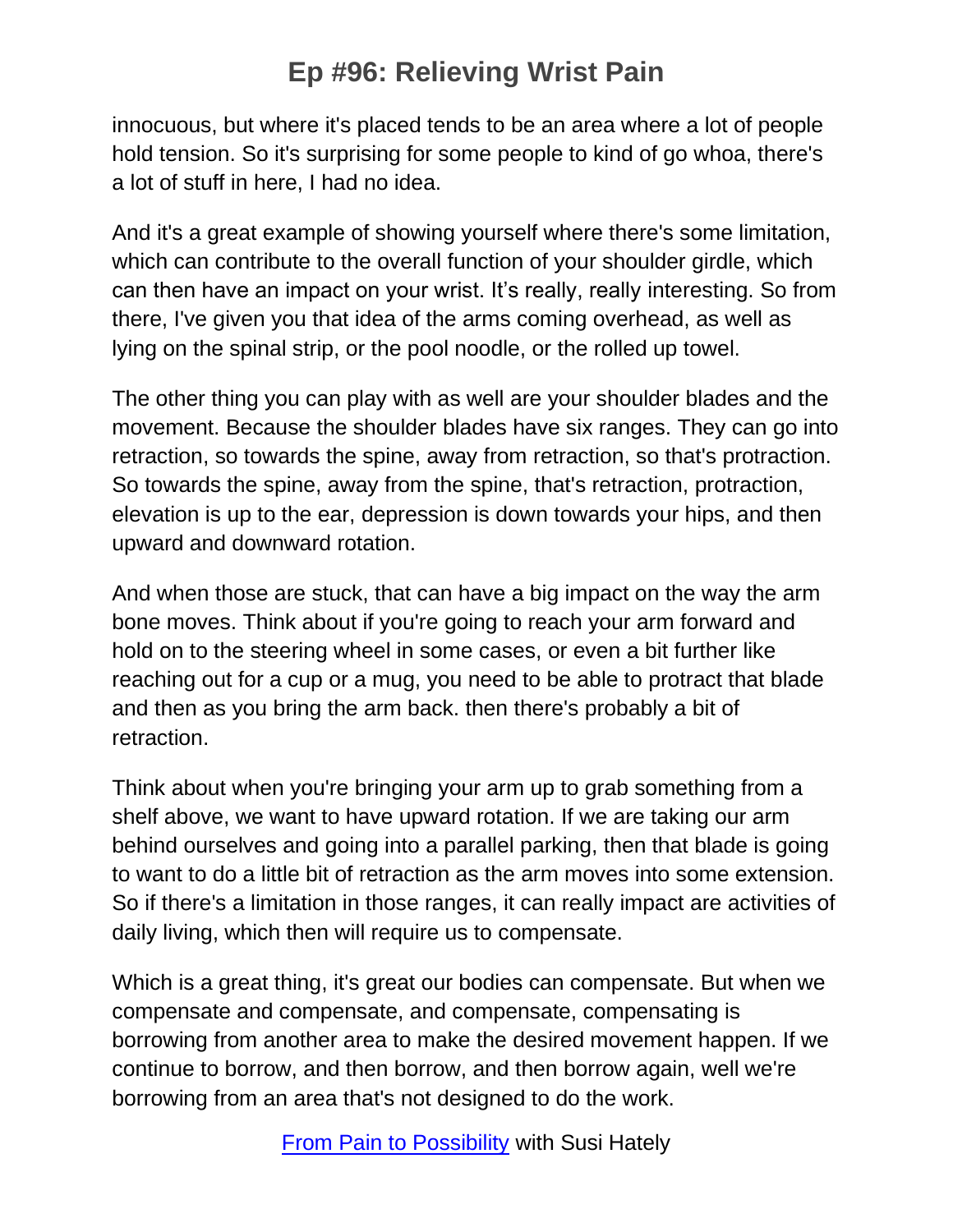So something's going to start to break down and then we're going to have to find another place to borrow from. And then the whole system starts to become more depleted and perhaps degrade. So we want to be conscious of that.

And as you free that up, it's really fascinating how flow and energy really starts to move down towards the hand and it's almost like your limb, your whole arm as a limb, feels more connected to your torso. And I would say of the people that I've worked with who've had wrist issues, that's a really common experience. Because often with wrist issues, there's some level of numbness that's happening too. And it feels like the arm is just heavy and it's just not connected to the center of you.

So as you start to free up that blade movement and the arm movement and really tune into the awareness of what's connected and not, where you're compensating, where you're not, what's working, and what's not working, it's really interesting how you get more plugged in. And the flow of things just works better, your arm feels less dangly, if I could call it that.

So those are some key principles to consider. I didn't cover every single one of my movement principles, but I dealt with some of the key ones that you can consider as you're exploring what's going on with your wrist. And as I mentioned, if you want more help with this, then do send us an email because I'd be glad to support you in your recovery process from wrist issues.

Okay, so now, where we want to explore is this downward dog, plank, Chaturanga Dandasana conversation. And the key here is building off of what I've already mentioned above, but to make it really related to the dog, the plank, and the Chaturanga Dandasana.

The first one is really, really, really and truly breathe easy. Like try not to make your breath something. Really keep this easy and notice if as you're going into any of these positions, if you're starting to hold your breath. And can you only move in the range that you're actually breathing, and not like from a tense breathing? Because sometimes as we go into more loaded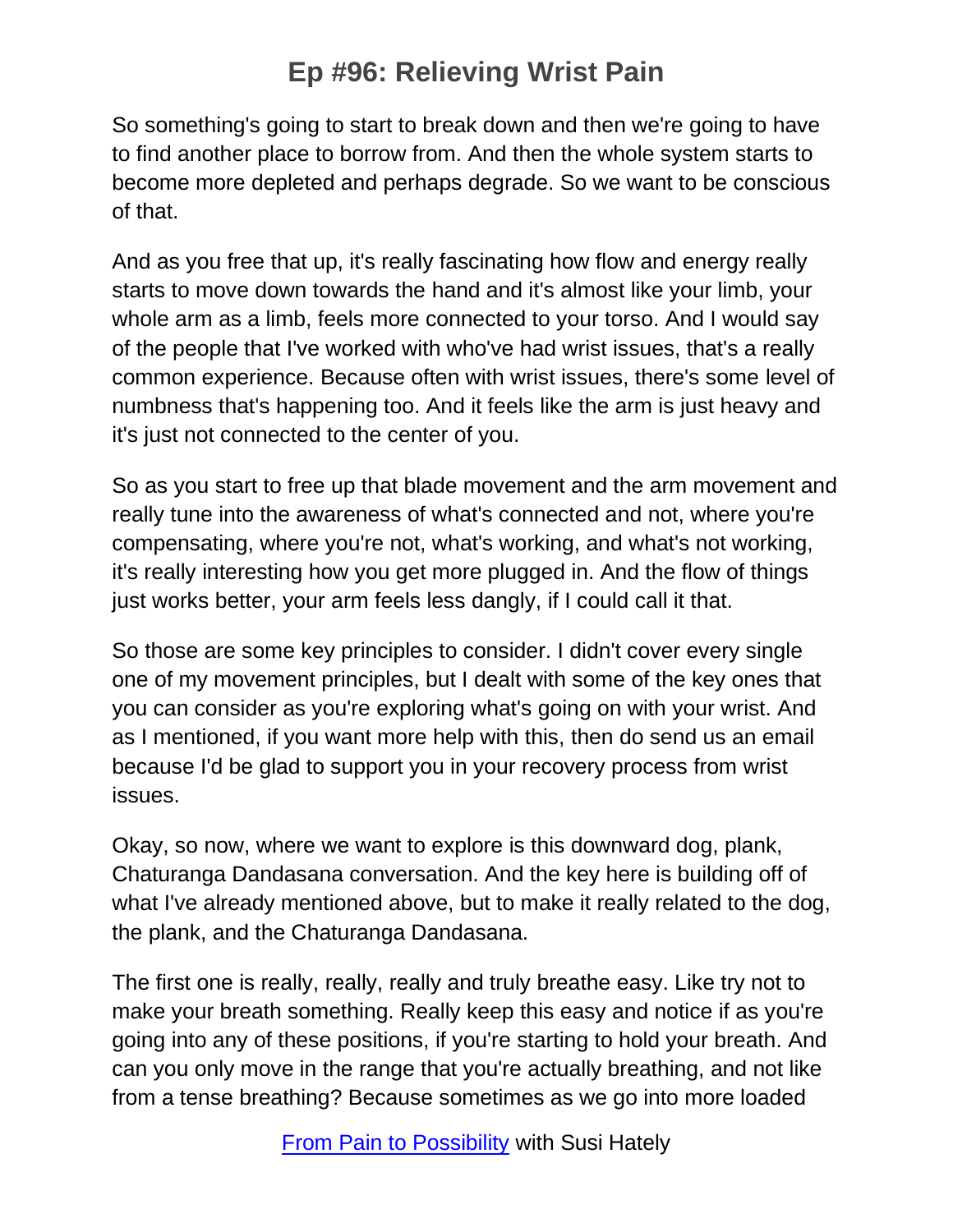positions, we want to hold our breath because either the movement is hard and we need to create more stability or something similar to that.

So the key is to really focus easy, easy on your breath. Also, keep aware of where your spine is. I like to call it keeping your spine in mind because here what's vital is that you're not flaring out your ribs, or tucking in the ribs, or tucking through your tailbone. I know there's people out there who teach that, it's just not my style. So if that's something that you have been doing and it's not working for you, then you might just want to try keeping your spine as it is.

And then from there, notice when your spine starts to shift position, because when you look at downward dog, it's primarily a movement through your shoulders and your hips and your knees. Your spine basically stays the same throughout unless you're limited through those two major joints or your knees. And then your pelvis starts to do something. and your ribs start to do something, or your head juts forward.

The same thing can happen in plank and Chaturanga Dandasana. And then oftentimes there's a breath holding, tension building exercise of doing whole body action. And then that's actually not really supporting, it's just adding more tension into the mix.

Consider too what's going on with your legs. And I know I haven't mentioned the legs in this episode. But if you play around with either putting blocks between your legs really close up toward your pubic bone and the meat of the adductors or placing a strap, or maybe even both around your legs, and doing the strap and pressing out. And like I said, you could always do both, both strap and block.

And see if that support helps you relieve some of the pressure away from the wrists. And just connecting with your legs in that way might be the thing that's the thing. Then as you're playing around with Chaturanga, notice as you're lowering, do you take more load through the wrists because you've lost connection with your shoulder girdle?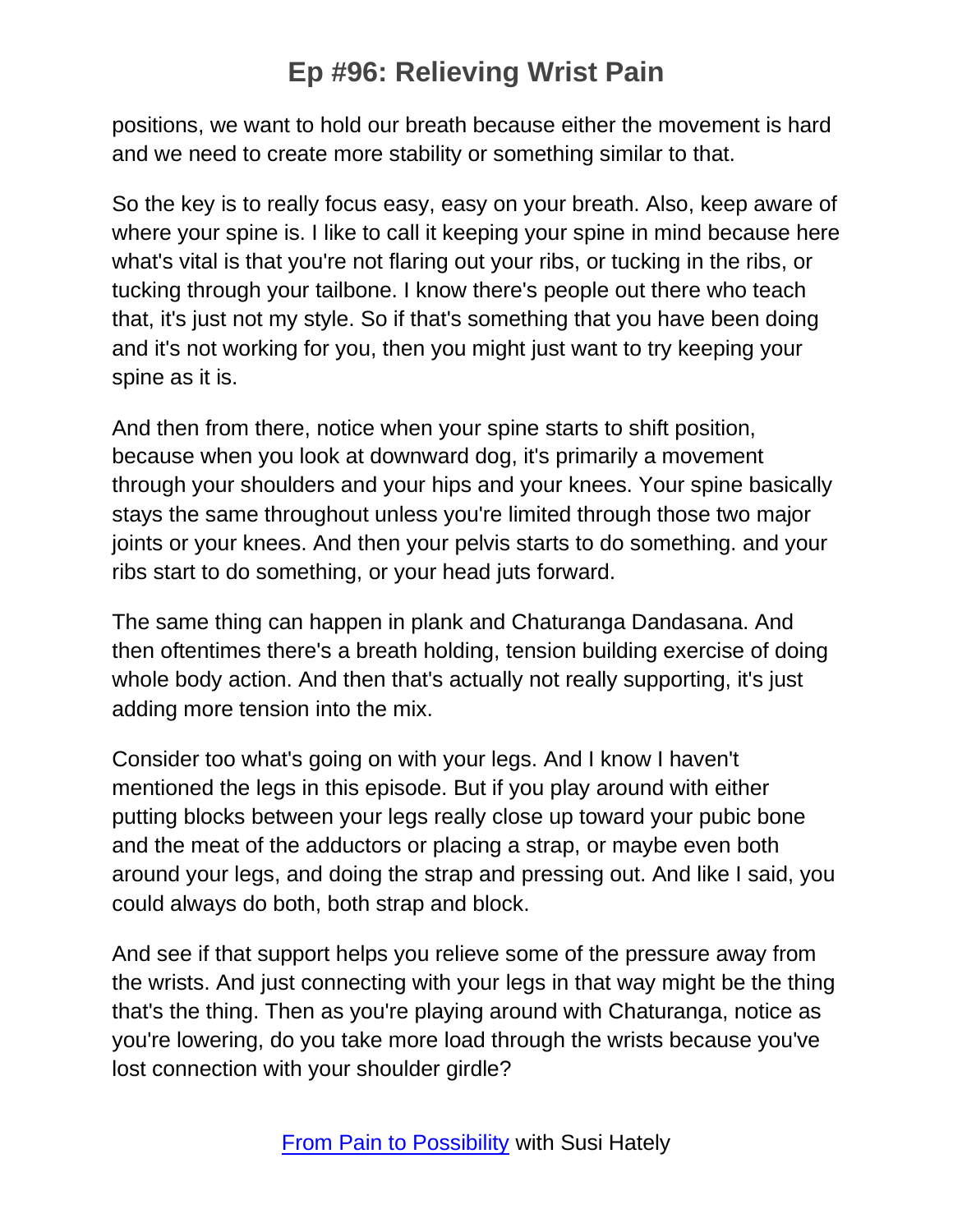And I pause there on purpose because it's so easy when we're loading with gravity, so we're going down with gravity, our body has to control that descent downward. And so we can lose it as we're lowering down and break through the ribs or do something through our pelvis or our spine. And then we're back into the wrists again.

So it's something to consider of like notice, if you're in tabletop or whether you're in plank, just notice where you're at and can you be there? And then take the movement, maybe just from tabletop, lifting the knees ever so slightly. And then when you lift the knees, can you just take the load through your abdomen as opposed to your wrists?

And if you can't, there's a likelihood that it might be a movement that's just too big at the time. And then to work more with your ribcage, your shoulder blades, and your arms first, get that cleared up and then come back to tabletop. Then come back to tabletop with knees lifting. Then come back to plank. Then come back to lowering down, maybe dropping the knees first to lower down.

Because each of those movements are segues into a more complex movement. And a more complex movement means there's more load or force to absorb or dissipate. Which means if you don't have the mechanics, if you don't have the connection to do that, the chances of you landing in your wrists are pretty good, okay?

So I want to emphasize that your having wrist pain does not mean that you're never, ever, ever going to do those movements again. Even if you're someone who's older and you've been told that, it's not true. I've worked with too many people over the age of 60 who have come back to doing tabletop, Chaturanga Dandasana, and plank pose and their wrists are fine.

So it really becomes a message of tuning into your tissue, tuning into the function, tuning into your mechanics and improving that there. All right? Have a great, great time exploring the connection between your wrists and your shoulder girdle, your movement, your mechanics, and your breath.